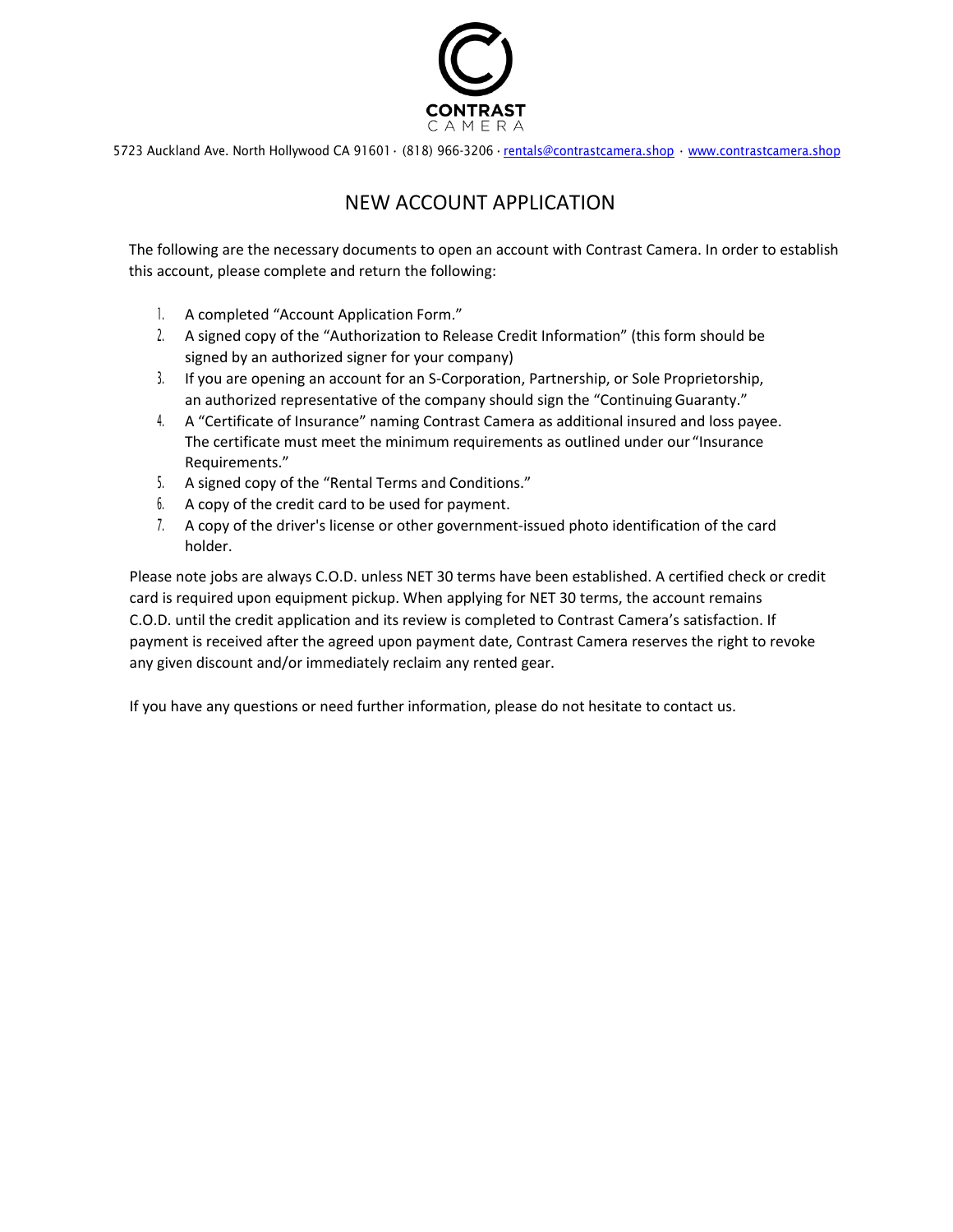

## ACCOUNT APPLICATION FORM

| Legal Name                                                                                                                                                                                                                     |                                          |                                       |
|--------------------------------------------------------------------------------------------------------------------------------------------------------------------------------------------------------------------------------|------------------------------------------|---------------------------------------|
| <b>Street Address</b>                                                                                                                                                                                                          |                                          |                                       |
| City                                                                                                                                                                                                                           | State                                    | Zip                                   |
| <b>PH# (</b>                                                                                                                                                                                                                   | $FX#$ (<br>the company of the company of | How long at address?                  |
| Key Contact (i.e. corporate officers / partners / owners):                                                                                                                                                                     |                                          |                                       |
| Entity (select one): $\Box$ C-Corp $\Box$ S-Corp $\Box$ Partnership $\Box$ Sole Proprietorship                                                                                                                                 |                                          |                                       |
| Federal Tax ID # State of Incorporation Contract Contract Contract Contract Contract Contract Contract Contract Contract Contract Contract Contract Contract Contract Contract Contract Contract Contract Contract Contract Co |                                          |                                       |
| ** BANKING REFERENCE:                                                                                                                                                                                                          |                                          |                                       |
| Name<br>the control of the control of the control of the control of the control of                                                                                                                                             | Account #                                |                                       |
| Street Address and the state of the state of the state of the state of the state of the state of the state of the state of the state of the state of the state of the state of the state of the state of the state of the stat |                                          |                                       |
| City                                                                                                                                                                                                                           | State                                    | Zip                                   |
| PH# (                                                                                                                                                                                                                          | FX#(                                     |                                       |
| Date Account Opened                                                                                                                                                                                                            | Officer                                  |                                       |
| ** TRADE REFERENCES: (AT LEAST 3, INDUSTRY RELATED)                                                                                                                                                                            |                                          |                                       |
| Name                                                                                                                                                                                                                           | <b>PH# (</b>                             | FX# (<br>$\lambda$<br>$\sim 10^{-10}$ |
| <b>Street Address</b>                                                                                                                                                                                                          |                                          |                                       |
| City                                                                                                                                                                                                                           | State                                    | Zip                                   |
| Contact                                                                                                                                                                                                                        | Account #                                |                                       |
|                                                                                                                                                                                                                                |                                          |                                       |
| Name                                                                                                                                                                                                                           | <b>PH#</b> (                             | FX#(                                  |
| <b>Street Address</b>                                                                                                                                                                                                          |                                          |                                       |
| City                                                                                                                                                                                                                           | State                                    | Zip                                   |
| Contact                                                                                                                                                                                                                        | Account#                                 |                                       |
| Name                                                                                                                                                                                                                           | <b>PH#</b> (<br>$\lambda$                | FX# (<br>$\mathcal{E}$                |
| <b>Street Address</b>                                                                                                                                                                                                          |                                          |                                       |
| City                                                                                                                                                                                                                           | State                                    | Zip                                   |
| Contact                                                                                                                                                                                                                        | Account #                                |                                       |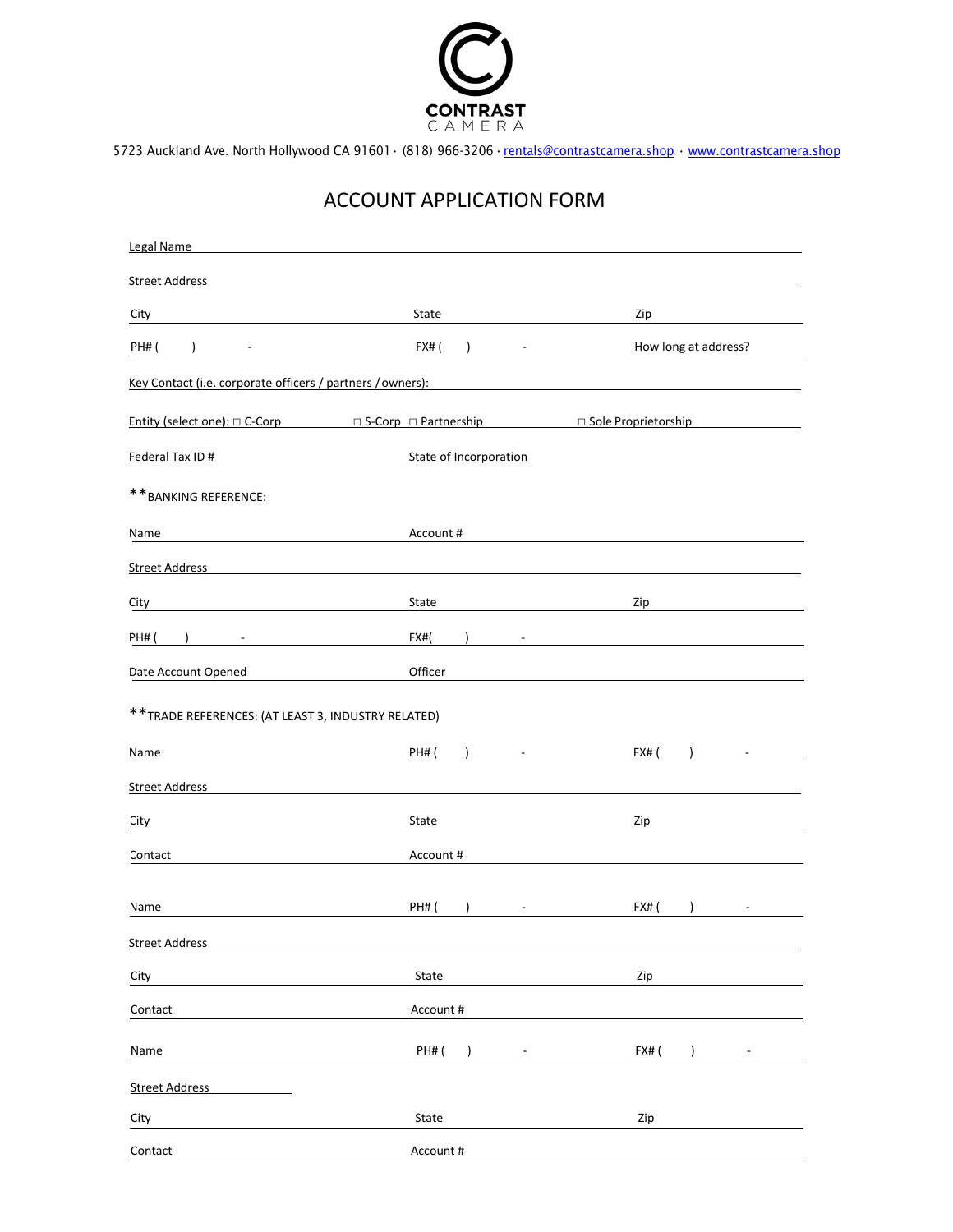

#### AUTHORIZATION TO RELEASE CREDIT INFORMATION

To whom it may concern:

Contrast Camera is hereby authorized to request all necessary credit information from the references given on the attached credit application and agreement, to assist in their extension of credit to the undersigned.

The said persons, bank, and/or companies are hereby requested and directed to release such information to Contrast Camera upon request.

In the event you receive a photocopy of this authorization, it should be treated as an original and the requested information should be released.

SIGNED DATE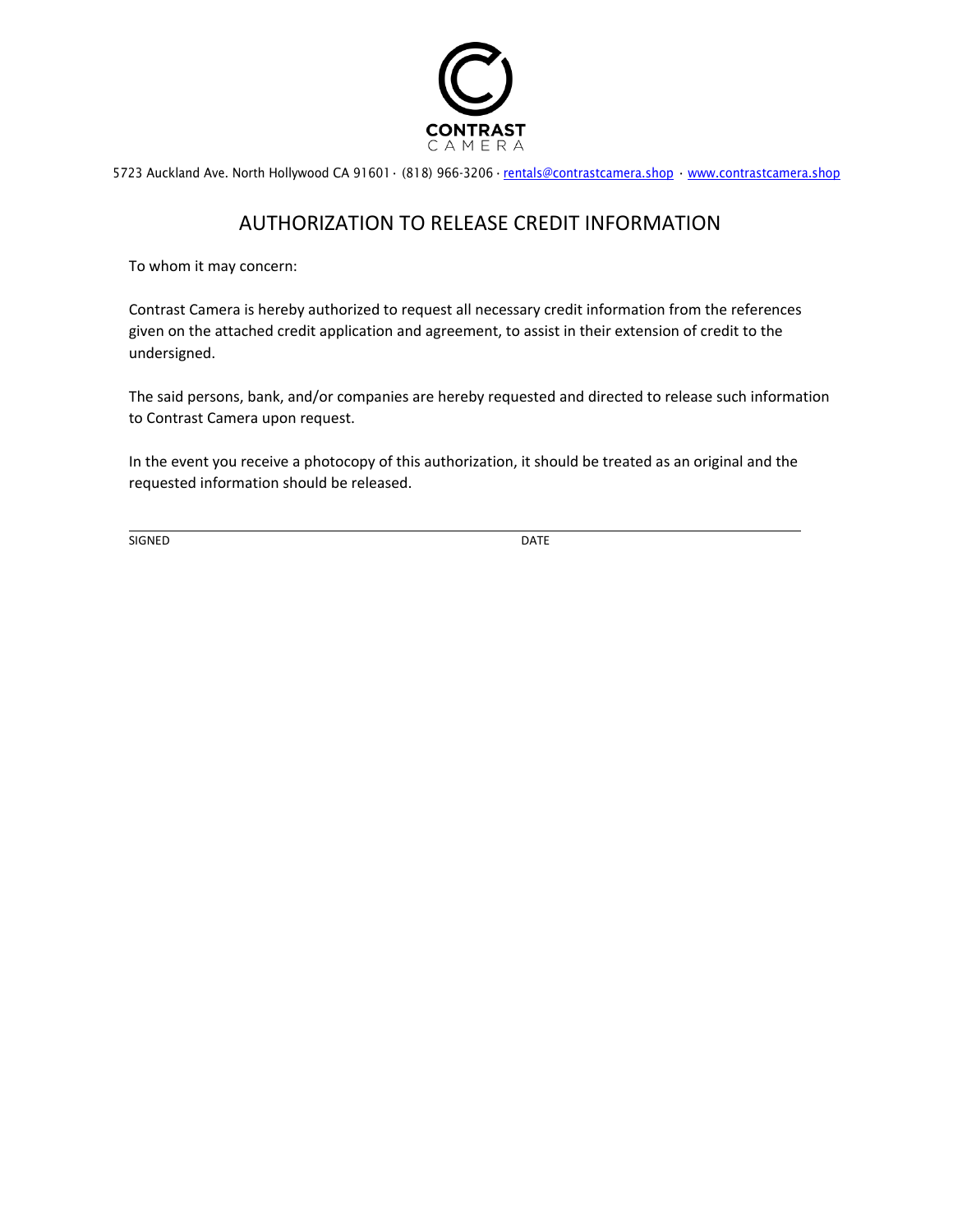

## CONTINUING GUARANTY

For valuable consideration, including the execution of one or more Rental Contracts by and between CONTRAST CAMERA as Lessor and as Lessee, the undersigned, jointly and severally, promise and guaranty to pay or perform any and all obligations of Lessee under each such Rental Contract prior to the revocation of this Continuing Guaranty.

The undersigned has read and understood the terms and Conditions of Contrast Camera's Rental Contract.

The undersigned agrees to pay reasonable attorney's fees and all other costs and expenses incurred by the Lessor to proceed against any other person or to pursue any other remedy.

The undersigned understands and intends that this Continuing Guaranty shall continue until the receipt by the Lessor of written notice from the undersigned of the withdrawal of this Continuing Guaranty, provided and such withdrawal shall not affect the liability of the undersigned with respect to Rental Contracts entered into prior to receipt of such notice.

The undersigned acknowledges that their liability pursuant to this continuing guaranty extends not only to the due and punctual payment of rents but also to each and every one of the Rental Contract Terms and Conditions without limiting the generality of the foregoing, the undersigned agrees that in the event any item of equipment is either not returned to the Lessor (whether because of loss, theft or destruction) or returned to the Lessor in a damaged condition, the undersigned is liable to pay the Lessor the replacement value of the equipment or, alternatively, in the Lessor's discretion, the cost of repairs, in any event, rent for the equipment shall continue at the rate provided in the Rental Contract until the equipment has actually been replaced or repaired and returned to the Lessor's rental inventory (regardless of any delays in replacement or repair attributable to causes beyond the control of Lessor).

|                       | $\overline{\phantom{a}}$ |     |  |
|-----------------------|--------------------------|-----|--|
| Name                  | Phone                    |     |  |
|                       |                          |     |  |
| <b>Street Address</b> |                          |     |  |
| City                  | State                    | Zip |  |
| Driver's License #    | Social Security #        |     |  |
| Signature             | Date                     |     |  |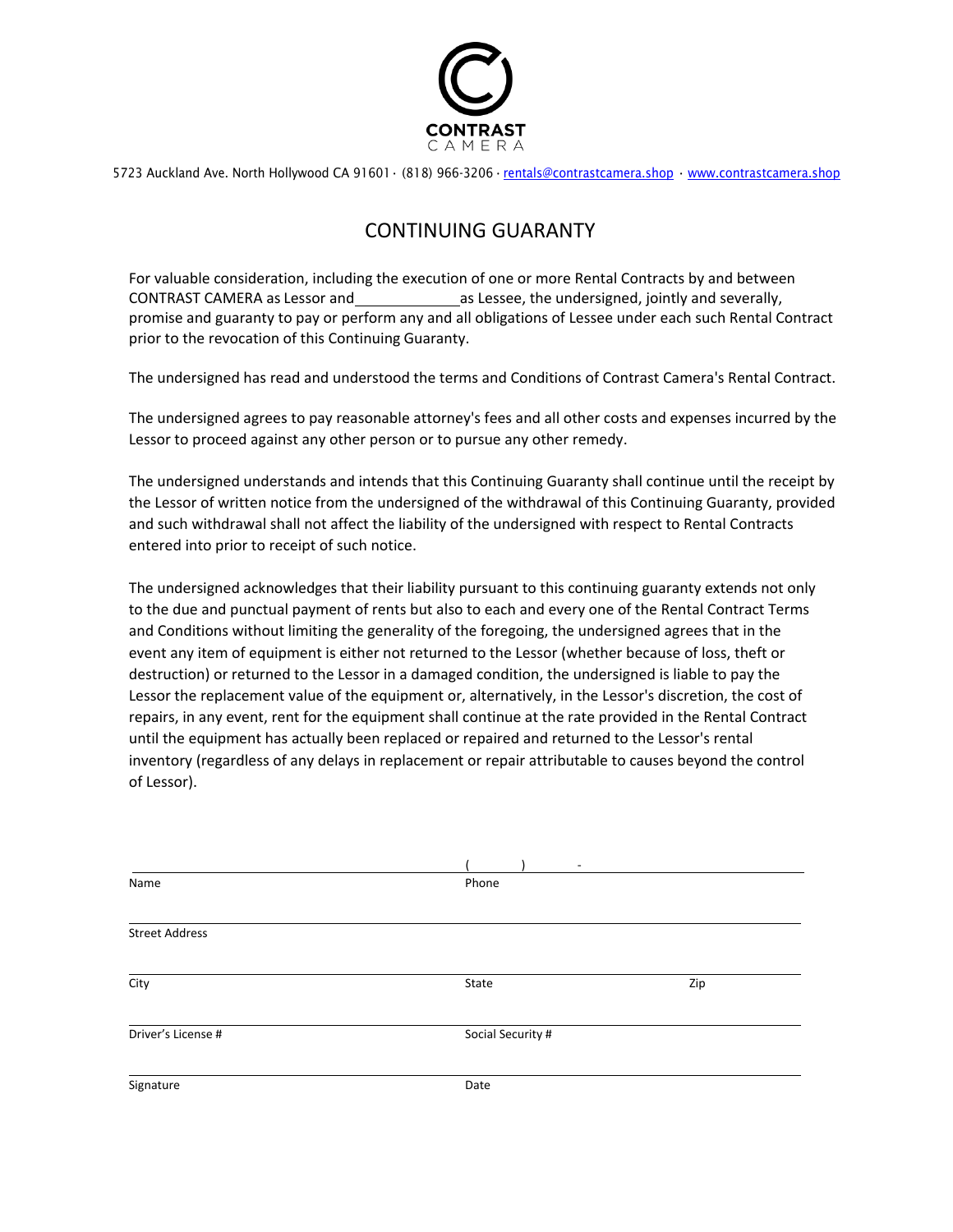

5723 Auckland Ave. North Hollywood CA 91601• (818) 966-3206•[rentals@contrastcamera.shop](mailto:rentals@contrastcamera.shop) • [www.contrastcamera.shop](http://www.contrastcamera.shop/)

### INSURANCE REQUIREMENTS

YOU MUST INSURE ALL THE EQUIPMENT. You shall, at your expense, and at all times during the rental, maintain in full force and effect insurance covering all equipment rented, from all sources, including unattended and unlocked vehicles, for full replacement cost, except vehicles which are at actual cash value, and for loss of use (rents) of the equipment. Coverage must begin from the time you or your agents accept delivery of the equipment and continue until the time the equipment is returned. You shall deliver to the Rental Company, upon request, evidence of the insurance coverage, typically a Certificate of Insurance satisfactory to the Rental Company, showing Liability Coverage and Property Insurance, prior to taking possession of equipment. Workers Compensation Insurance is not required. Such insurance shall be written by reputable insurers acceptable to the Rental Company; your insurers shall agree to be the primary insurers of such Equipment during the rental period. Notwithstanding this paragraph, you shall remain primarily liable to the Rental Company, which may enforce its remedies directly against you without resort to your insurance.

PROPERTY INSURANCE. Your insurance should be on a worldwide basis; it shall name the rental Company as Loss Payee for loss or damage to the property rented; it shall cover "All Risks" of loss or damage for equipment; vehicles physical damage coverage shall include the perils of "Comprehensive" and "Collision"; and all policies shall provide for 10 days written notice to the rental company before any policy shall be modified or cancelled. Limits shall be sufficient to encompass all property at risk, regardless of source, but in no event less than\$150,000.

LIABILITY INSURANCE. You shall name the Rental Company as an Additional Insured on your liability insurance and your liability insurance shall be deemed primary insurance in the event of any claim or suit. Liability insurance shall meet the following minimums:

Commercial General Liability: \$1,000,000 per occurrence & annual aggregate Automobile Liability: \$1,000,000 combined single limit Foreign Liability, if filming outside the U.S.A. or Canada: \$1,000,000 per occurrence limit Aircraft Liability, if filming from an aircraft: \$5,000,000.

THE RIGHTS OF THE RENTAL COMPANY ARE NOT AFFECTED BY YOUR NON-PERFORMANCE. Your insurance shall agree that the rights of the Rental Company under the insurance coverage as described in the preceding paragraphs shall not be affected by any act or neglect or breach of condition by you, other than non-payments of insurance premiums.

Should you fail to procure or pay the cost of maintaining in force the insurance specified in the Rental Contract or to provide the Rental Company upon request with satisfactory evidence of the insurance, the Rental Company may, but shall not be obligated to, procure the insurance and you shall reimburse the Rental Company on demand for its cost. Lapse or cancellation of the required insurance shall be an immediate and automatic default of this agreement.

(Please keep in mind that the Contrast Camera rental agreement requires you to be responsible for ALL physical damage including theft of rental equipment. Further, our rental agreement requires you to pay rental charges on damaged or stolen equipment until the equipment can be returned to our normal rental inventory. Generally, we will deal directly with your insurance company when a loss occurs. However, simply because there are exclusions it does not relieve you of your responsibility under the Contrast Camera rental agreement.)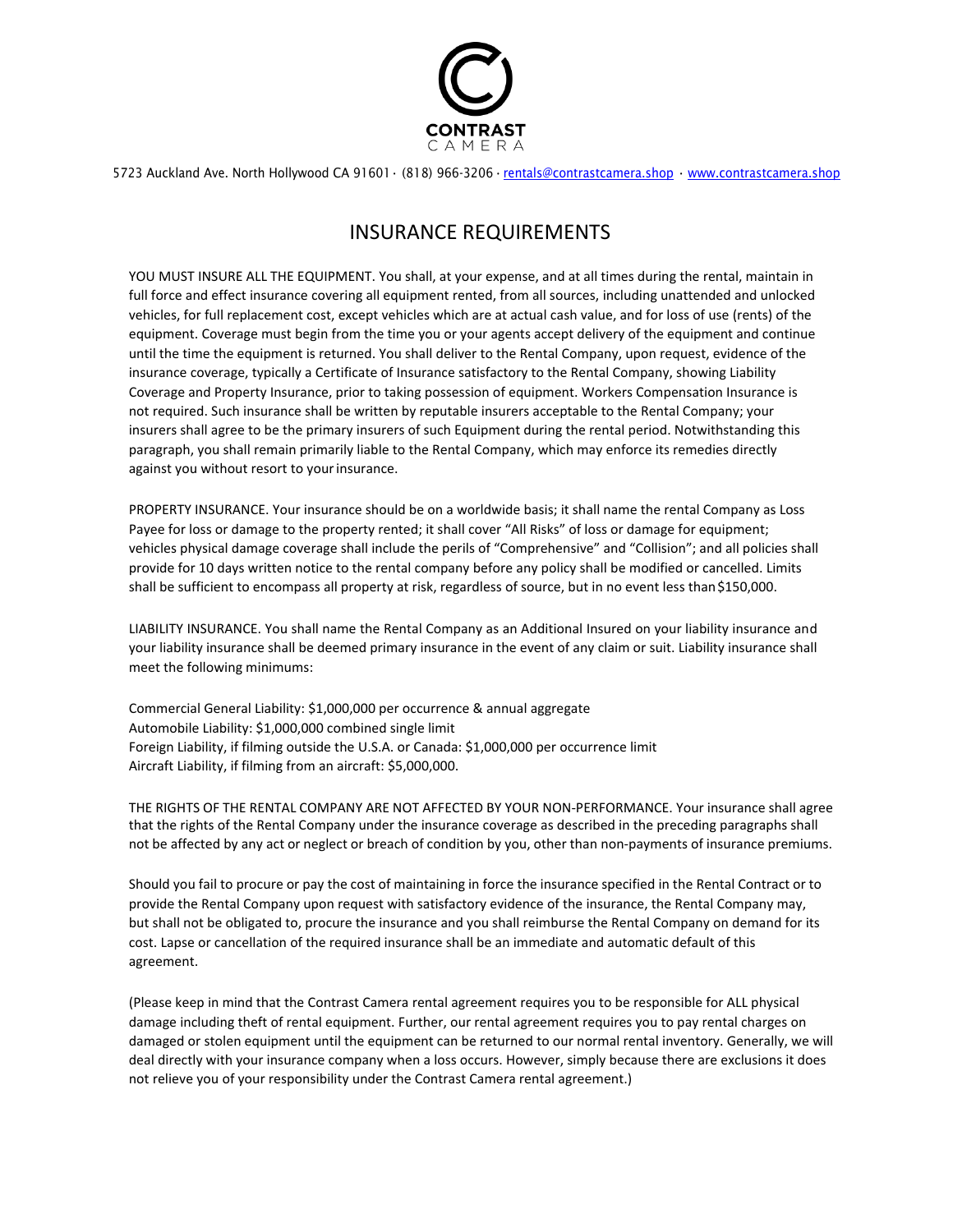

5723 Auckland Ave. North Hollywood CA 91601• (818) 966-3206•[rentals@contrastcamera.shop](mailto:rentals@contrastcamera.shop) • [www.contrastcamera.shop](http://www.contrastcamera.shop/)

#### RENTAL TERMS AND CONDITIONS

- 1. Inspection: Customer has inspected and tested all of the equipment being leased hereunder. Customer agrees that such equipment is in good working condition, acceptable to Customer, and free from damage or defect. Customer assumes all risks inherent in inspection and testing and shall be liable for all damage caused to equipment, property, or persons during inspection and testing.
- 2. No Warranty; Limitation of Liability: Customer acknowledges and agrees that all equipment is being leased AS IS, without warranty or guarantee of any kind, expressed or implied, including, without limitation, the warranties of merchantability and fitness for a particular purpose, and that CONTRAST CAMERA, LLC ("CONTRAST") assumes no responsibility, implied in fact or law, for the performance or nonperformance of said equipment. CONTRAST shall not be liable for any loss or damage of any kind, whether caused by negligence or otherwise, resulting from any delay, detention, late-delivery, non- delivery, defect, or deficiency in leased equipment or other materials supplied, stored, repaired, transported, received, or processed, or the services of technicians, drivers, or any other personnel or service provided by or through CONTRAST. Customer agrees not to institute any legal action or proceeding against CONTRAST seeking damages from, or to impose liability on, CONTRAST in contravention of the preceding sentence. Customer agrees to assign to CONTRAST, prior to execution thereon, the amount of any judgment obtained by Customer against CONTRAST in connection with this Agreement which exceeds the actual amount of money paid by Customer to CONTRAST under this Agreement.
- 3. Equipment Pick-up & Return: Customer must pick-up and return equipment at CONTRAST's business premises during normal business hours. Customer is deemed to have taken delivery of the equipment, and therefore assumes all risk of loss thereof, from the time that the equipment is set aside from CONTRAST's general rental inventory for Customer's use. CONTRAST does not ship equipment. Any arrangements with common carriers are the sole responsibility of Customer and must be made by Customer directly with the common carrier. All equipment shipped to CONTRAST by Customer must be shipped prepaid. Equipment will not be deemed to have been returned until all of the following conditions have been met: (i) equipment has been returned to CONTRAST's premises during normal business hours;

(ii) an inventory has been completed and a list of any missing or damaged equipment has been compiled; and (iii) the scheduled term of Customer's lease agreement for the equipment has expired.

- 4. Rates, Charges, Etc.: Rates and terms of payment are based upon credit information at the time of rental. Should there be any change in such information, Customer agrees that CONTRAST may revise the same without further notice. The first rental day shall be the day of delivery to Customer. The last rental day shall be the day of return if such return is after 10 A.M. Equipment rented at the daily rate will be charged for Sundays and Holidays if the equipment is actually used on such days. A \$50 administrative charge and interest will be added to accounts not paid when due. The amount of interest will be equal to 1-1/2% of the balance due and will be added for each 30-day period which elapses from and after the due date of such account. Customer agrees to pay CONTRAST upon demand reasonable compensation, not to exceed the scheduled lease payments, for any losses CONTRAST may sustain because of Customer's cancellation of all or part of an order. Customer agrees to pay all taxes, transportation charges, duties, broker fees, bond fees, and all other costs imposed upon the leasing or use of the equipment. In no event, shall interest accrue or be payable by CONTRAST with respect to any Customer deposit or prepaid rent.
- 5. Equipment Location: The equipment, or any part thereof, may not be removed from the County of Los Angeles, State of California, without the prior written consent of CONTRAST. Customers who receive CONTRAST's prior written consent to move equipment outside the United States will only be allowed to ship such equipment through an established customs broker contracted by Customer. Prior to any equipment leaving the United States, said customs broker must register the equipment with United States Customs, using United States Customs Form 4455 (or its successor or replacement form), or obtain an ATA Carnet covering the equipment. A certified copy of the registration form or a copy of the ATA Carnet must be provided to CONTRAST promptly after shipment.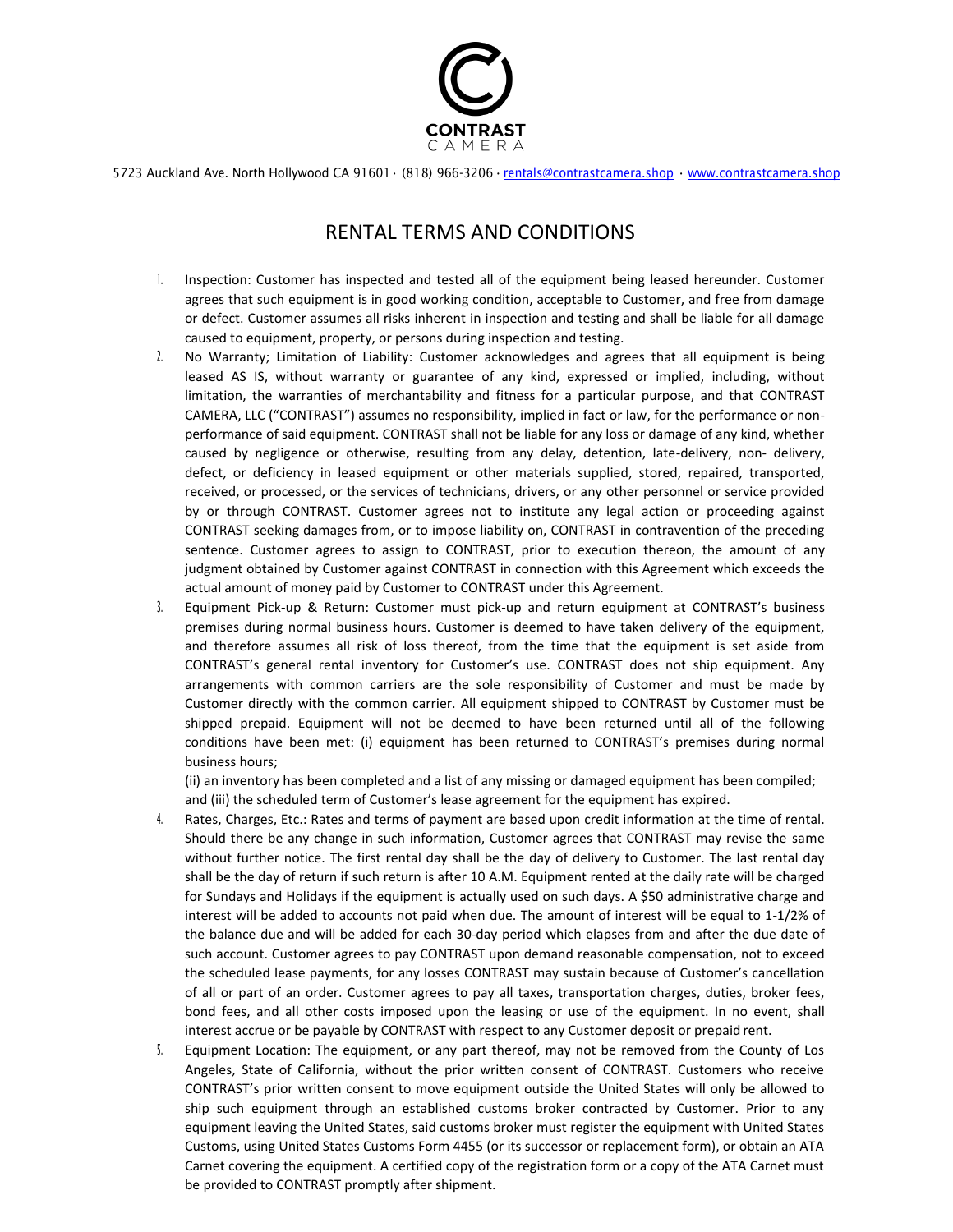- 6. Authorized Users: Customer agrees to keep all equipment leased hereunder in Customer's sole custody and control and will not sublet or assign any equipment without the prior written consent of CONTRAST. Customer will only allow Customer's duly qualified employees and/or agents to use the equipment and will not use any equipment in violation of any applicable law, rule, or regulation, including, without limitation, foreign, federal, state, and municipal laws, rules, and regulations.
- 7. Damaged/Unreturned Equipment: If any item of equipment is returned in an irreparably damaged condition or, for any reason (including, but not limited to, destruction, confiscation, theft or act of God), is not returned, Customer shall pay CONTRAST the monetary value of such item. Customer specifically agrees that the monetary value of each item of leased equipment is as per the list posted in CONTRAST's office, a copy of which will be furnished to Customer upon request. If any item is returned in a damaged, but repairable condition, Customer shall pay to CONTRAST the cost of such repairs as determined by CONTRAST. In determining whether equipment shall be replaced or repaired, CONTRAST's judgment shall be conclusive upon Customer. In addition to Customer's liability for the replacement or repair cost of damaged or unreturned equipment, Customer also agrees to pay rent on such damaged or unreturned equipment at the rate of three times the daily rental rate until the equipment has actually been repaired or replaced and returned to CONTRAST's rental inventory. Customer agrees to pay any amounts owing for damaged or unreturned equipment within

10 days of CONTRAST's invoice or written demand therefor. Accrued rental fees are not applicable to, nor may they be used as an offset against, any amounts owing hereunder for damaged or unreturned equipment. In no event shall Contrast's acceptance of returned equipment be deemed a waiver by CONTRAST of any claims that it may have against Customer, including, without limitation, any claim for latent or patent damage to the equipment.

- 8. Title and Ownership: Customer specifically acknowledges and agrees that Customer is only leasing the equipment, with no option or right to purchase the equipment, and that all title to and ownership of the equipment remains with CONTRAST. Customer shall keep the equipment free of all liens, levies, and encumbrances. Customer agrees not to remove, alter, or conceal any tag, nameplate, marking, serial number, or other evidence of CONTRAST's ownership on or affixed to the equipment.
- 9. Insurance: At all times from and after the delivery of equipment to Customer, Customer shall maintain property damage insurance, at Customer's expense, in amounts and with insurance companies satisfactory to CONTRAST, protecting CONTRAST as an additional insured and providing for 10 days' written notice to CONTRAST before any policy shall be modified or canceled. Prior to pick up of rental equipment, Customer shall deliver a complete copy of such insurance policy to CONTRAST. Should Customer fail to procure or pay the cost of maintaining in force the insurance specified above or to provide CONTRAST upon request with satisfactory evidence of the insurance, CONTRAST may, but shall not be obligated to, procure such insurance, and Customer shall reimburse CONTRAST on demand for the cost of such insurance.
- 10. Indemnity; Collection Costs: Customer agrees to indemnify CONTRAST and to hold CONTRAST harmless from and against any and all claims, actions, suits, proceedings, costs, expenses, damages and liabilities (collectively, "Damages"), including, without limitation, attorney's fees, court costs and collection agency costs, arising out of, connected with, or resulting from: (i) any equipment or services provided hereunder or in connection herewith, including, without limitation, Damages arising out of, connected with, or resulting from the manufacture, selection, delivery, possession, use, operation, conduct, or return of said equipment; and (ii) the breach by Customer or any covenant, agreement, representation or warranty made herein. If CONTRAST places Customer's account in the hands of an attorney or collection agency for collection, Customer agrees to pay all attorneys' fees, collection agency fees and commissions, and court costs incurred in connection therewith.
- 11. Screen Credits: If any of the equipment is used in the filming or photography, whether in whole or in part, of any theatrical, television or home video motion picture or program, Customer agrees that CONTRAST shall receive on-screen credit in the end credits in substantially the following form: "Cameras and Lenses provided by CONTRAST CAMERA". CONTRAST shall not have any right to injunctive or equitable relief if Customer breaches this provision; however, upon receipt of written notice from CONTRAST, Customer shall endeavor in good faith to prospectively cure any omission or failure to provide the above-specified credit.
- 12. Signer Authority/Liability: If Customer is a corporation, limited liability company or other entity, the person signing this Agreement on behalf of such entity hereby warrants that he/she has full authority from such entity to sign this Agreement on behalf of the entity.